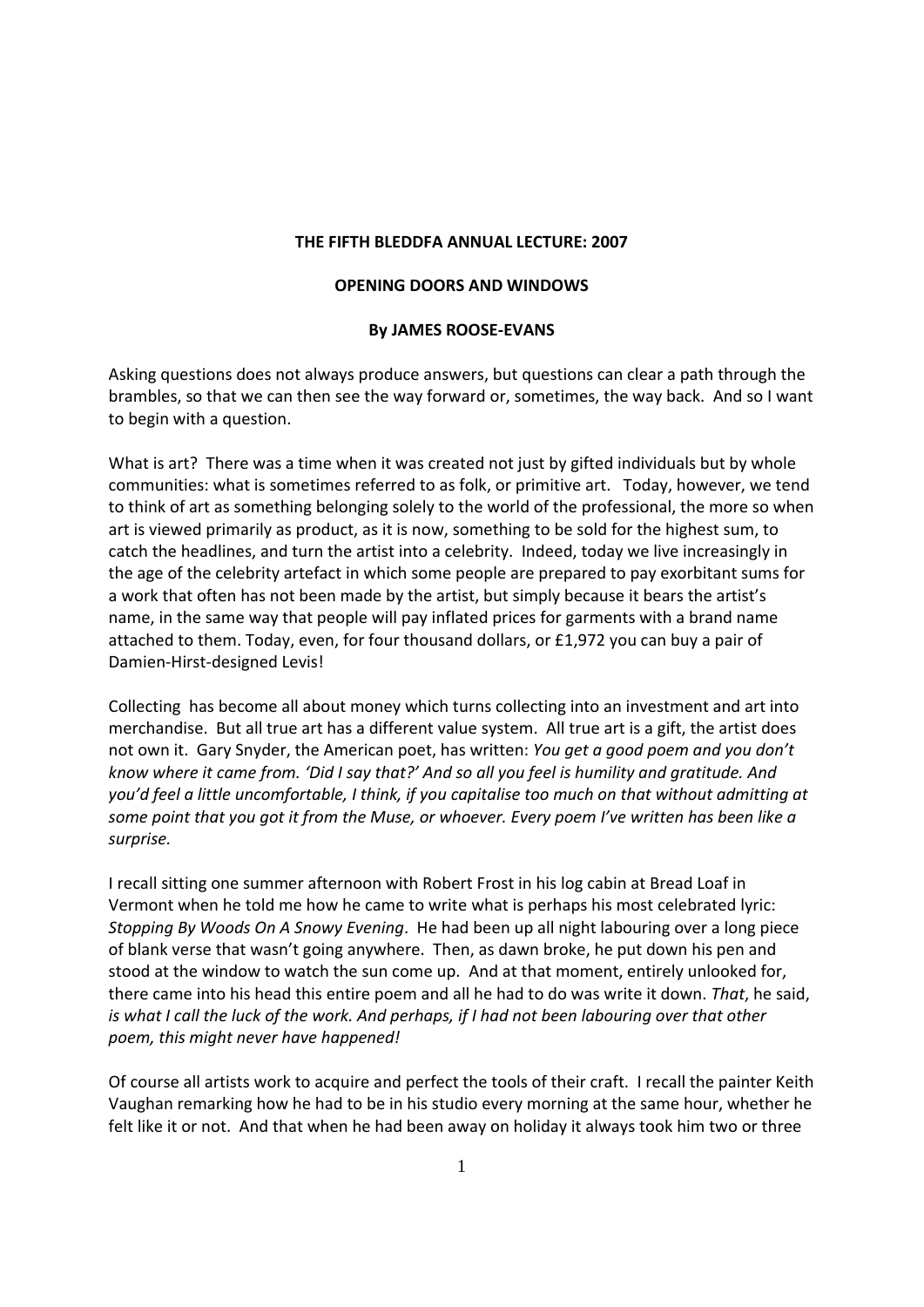days to get back into the muscular handling of the brushes. But this mastery of craft is a secondary task to being open to the inspiration of the muse. A craftsman is not the same as an artist. A good craftsman can reproduce furniture in the style of Chippendale yet produce nothing original himself. Without the insight that an artist receives his work remains that of craft. One can be a craftsman without being an artist, but one cannot be an artist without being also a craftsman.

Art is a way of relating to the world. Each time an artist has a new and unique image of the world, the invisible is made visible, and that which is wordless is given expression. From the 1890s onwards, psychologists, painters, sculptors, writers, poets, dancers, were concerned to build a bridge between the known and the unknown, between the conscious world of the ego and the unconscious world that lies within. In her novel *The Voyage Out*, Virginia Woolf has a character ask a young writer what kind of books he wants to write, and he replies, *Books about silence, about the things people do not say.* And so it is, even if the poet is saying that sometimes human experience is beyond words, as when Shakespeare writes: *I were little happy if I could say how much. Silence is the perfect'st herald of joy.* 

Although, our knowledge of the psyche is still extremely limited, our own experience, at least, should convince us all too easily how little we know ourselves; how we are possessed by moods, are troubled by strange dreams and nightmares; how we often become unreasonable and unpredictable in our behaviour. We have the impression, if we are honest, that at bottom we know ourselves scarcely at all. Increasingly we are aware of other selves behind our everyday self. As Emily Dickinson expressed it:

*One need not be a chamber to be haunted. One need not be a house; The brain has corridors surpassing Material place….. Ourself, behind ourself concealed, Should startle most.* 

But how to express this inner reality? How to express the seemingly inexpressible? How, for example, to express the reality of a dream? Julien Green, in his journals, remarks of one dream how it *was intensely real, far more so than everyday life. Words cannot express the length of time passed in a vision that lasts seconds.* ' And of one recurring dream he says that it brought *a feeling of happiness such that human speech cannot give the faintest idea of.* Sometimes we awake from a dream of such intensity, as Julien Green describes, which seems more real than real, so that we long to go back into it.

Throughout the first half of the  $20<sup>th</sup>$  century painters, in particular, understood this need to create a language that would, in the words of Franz Marc, *break the mirror of life so that we may look being in the face*. Marc, like Chagall, Kandinsky, and Klee, sought to give expression to the mystical content of art. *Therefore,* wrote Kandinsky, *the artist's eye should always be alert*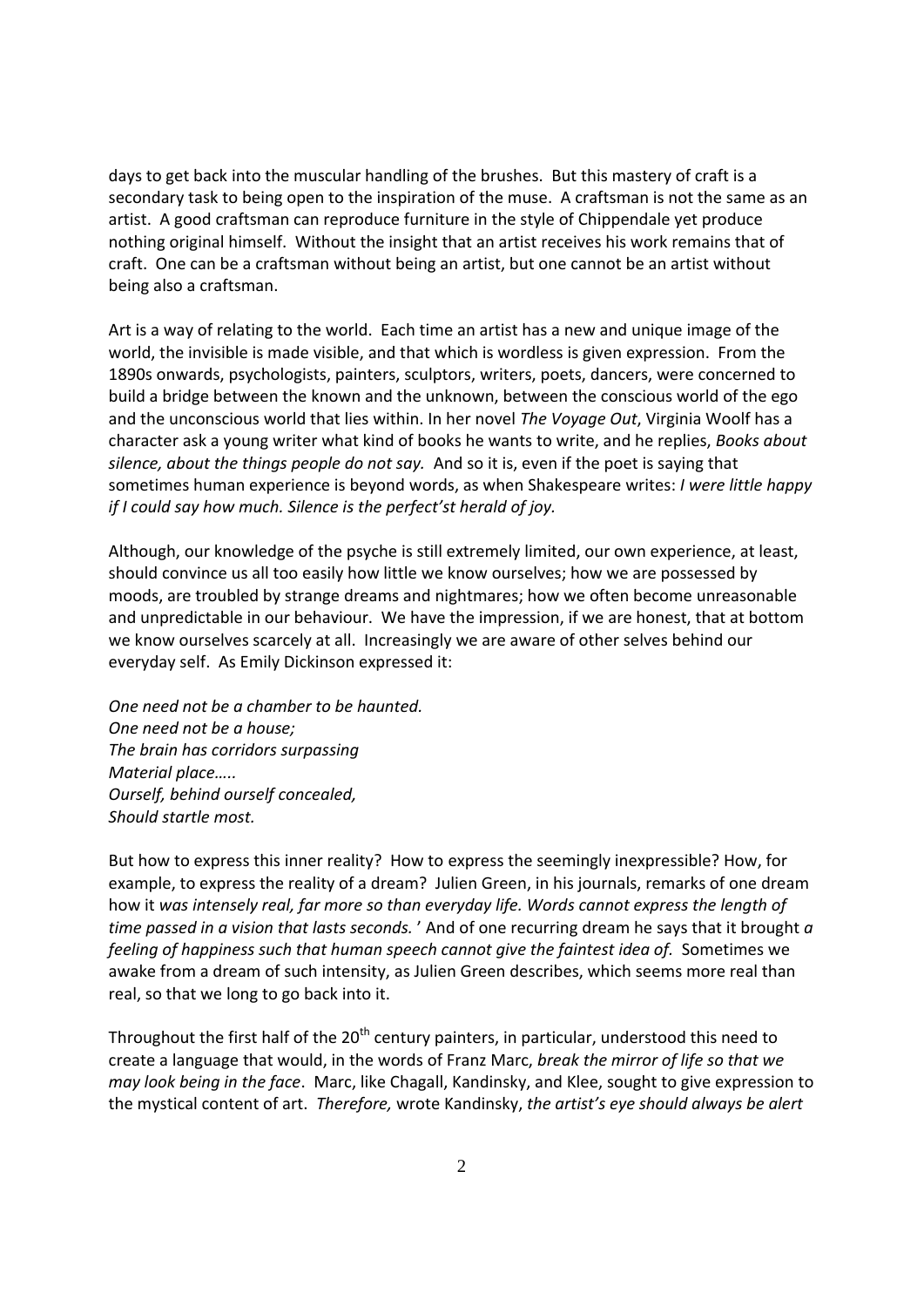*for the voice of inward necessity.* In this way, and in this way alone, as Paul Klee observed, could *the secretly perceived be made visible.* 

In the 1930s, in France, Antonin Artaud declared that *the theatre will never find itself again except by furnishing the spectator with the truthful precipitates of dreams. I say that there is a poetry of the senses as there is a poetry of language, and that this concrete physical language is truly theatrical only to the degree that the thoughts it expresses are beyond the reach of the spoken language.* 

Artaud's concept of a non-verbal theatre was to be developed by such pioneers of the modern dance as Martha Graham who, single-handedly, created a whole new form of theatre. She, in turn, was followed by others such as *The Living Theatre*, *The Bread and Puppet Theatre*, *The Polish Laboratory Theatre,* Peter Brook, the *Theatre Complicite*, and many more, including that master of silence who has just died, the great mime, Marcel Marceau.

At the climax of Virginia Woolf's novel, *Between the Acts*, the actors in a village pageant who have been enacting the history of England, appear with bits of mirror in order to portray the 20th century, *and the audience saw themselves. The hands of the clock had stopped at the present moment. It was now. Ourselves.* For far too long in art the mirror had been held up to nature, but now the mirror was seeking to reflect something else. As the manager of *The Magic Theatre* in Herman Hesse's novel, *Steppenwolf*, says to the hero: *It is the world of your own soul that you seek. Only within yourself exists that other reality for which you long. I can give you nothing that has not already its being within yourself. I can throw open to you no picture gallery but your own soul. All I can give you is the opportunity, the impulse, the key. I help you to make your own world visible. That is all.*

But somewhere along the way, in the past century, art took a wrong turning, as that great and visionary Russian film maker, Tarkovsky, observed: *What purports to be art*, he went on to say, *begins to look like an eccentric occupation for those who maintain that any personalised action is of intrinsic value simply as a display of self-will. But in true artistic creation – this is still* Tarkovsky speaking, *the personality does not assert itself but serves another higher and communal idea. The artist is always a servant.* For Tarkovsky, art in the 20<sup>th</sup> century, and especially visual art, began to lose its way when it lost touch with the spiritual. Of course it can be argued that much modern art simply reflects the de-spiritualised and fragmented state of the world in which we live. To this extent, therefore, we can see how Tracy Emin's unmade bed can be seen as a metaphor for so many unmade lives today. But I would argue, as does Tardovsky, that all true art should nourish the soul, the inner being of each of us. Art should not merely observe, but also transcend, for it is part of the function of all true art to bring a spiritual vision to bear on reality. This is what Wordsworth does, for example, in these words:

*Hence in a season of calm weather, Though inland far we be, Our souls have sight Of that immortal sea which brought us hither-*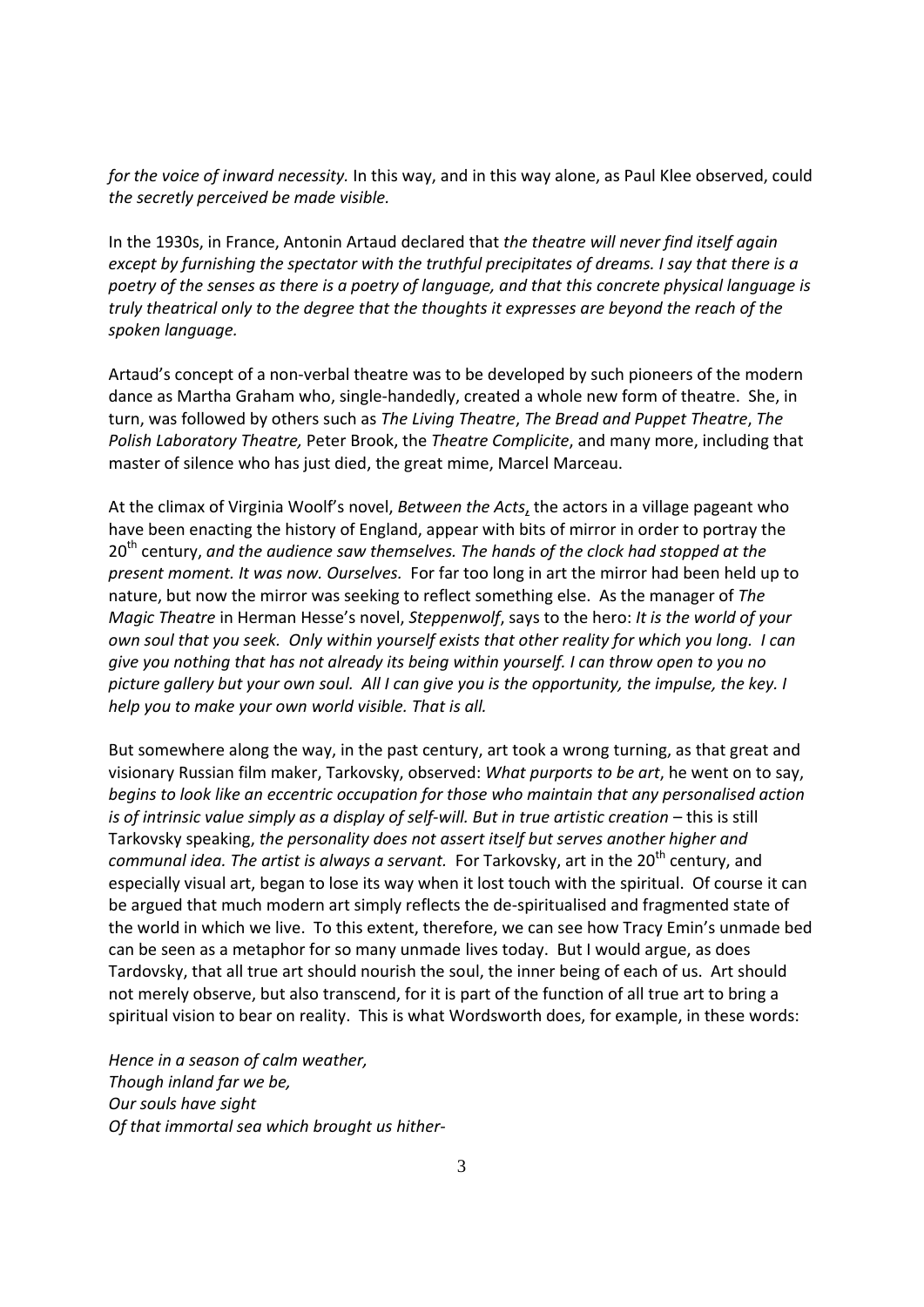*Can in a moment travel thither And see the children sport upon the shore And hear the mighty waters rolling evermore.* 

Robert Frost once said: *Every poem that I write is one more stay against confusion.* It is the function of the artist to bring order out of chaos. The poet, the writer, in finding the exact words can help to make sense of what we find merely an emotional muddle. Let me give you a very simple example. We all know what it is at certain times in our lives when we are overburdened with cares, worries, anxieties, fears, and feel that we are about to fall apart. It is at such times as Robert Frost remarked elsewhere that he learned the importance of taking what he called: *timeout for re-assembly*. Here, in his short poem, *The Armful,* he describes such a moment with his quiet New England humour.

*For every parcel I stoop down to seize, I lose some other off my arms and knees, And the whole pile is slipping, bottles, buns, Extremes too hard to comprehend at once, Yet nothing I should care to leave behind. With all I have to hold with, hand and mind And heart, if need be, I will do my best To keep their building balanced at my breast. I crouch down to prevent them as they fall; Then sit down in the middle of them all. I had to drop the armful in the road And try to stack them in a better load.* 

Again, to quote Frost, *if what I write about a heart-ache or a heart-break can help the reader to say, 'That is exactly what I feel, but I couldn't put it into those words' then the writer has truly touched the reader.* The greatest art does exactly this: it lights up the surrounding darkness. This is why certain works of art can extend one's boundaries. For myself there have been certain experiences of art that have been formative experiences in my life: from hearing Rosalyn Tureck play Bach's *Goldberg Variations*, to Robert Frost speaking his own poems, or watching *The Dance Company of Martha Graham* night after night, seeing each work several times, during the company's first visit to London. Or standing in front of the paintings of Paul Klee at the first major exhibition of this work in London, or seeing classical Indian dance performed by such exponents as Shanta Rao and Ram Gopal.

As Michael Mayne, the late Dean of Westminster Abbey, wrote in his last book, *An Enduring Melody*: *I have learned much more about human nature and, I believe, the transcendent, about good and evil, sin and grace, from the novelist and the poet than from the theologian where only rare writers combine the insights , the humanity, and sheer readability, that draws you back to them.*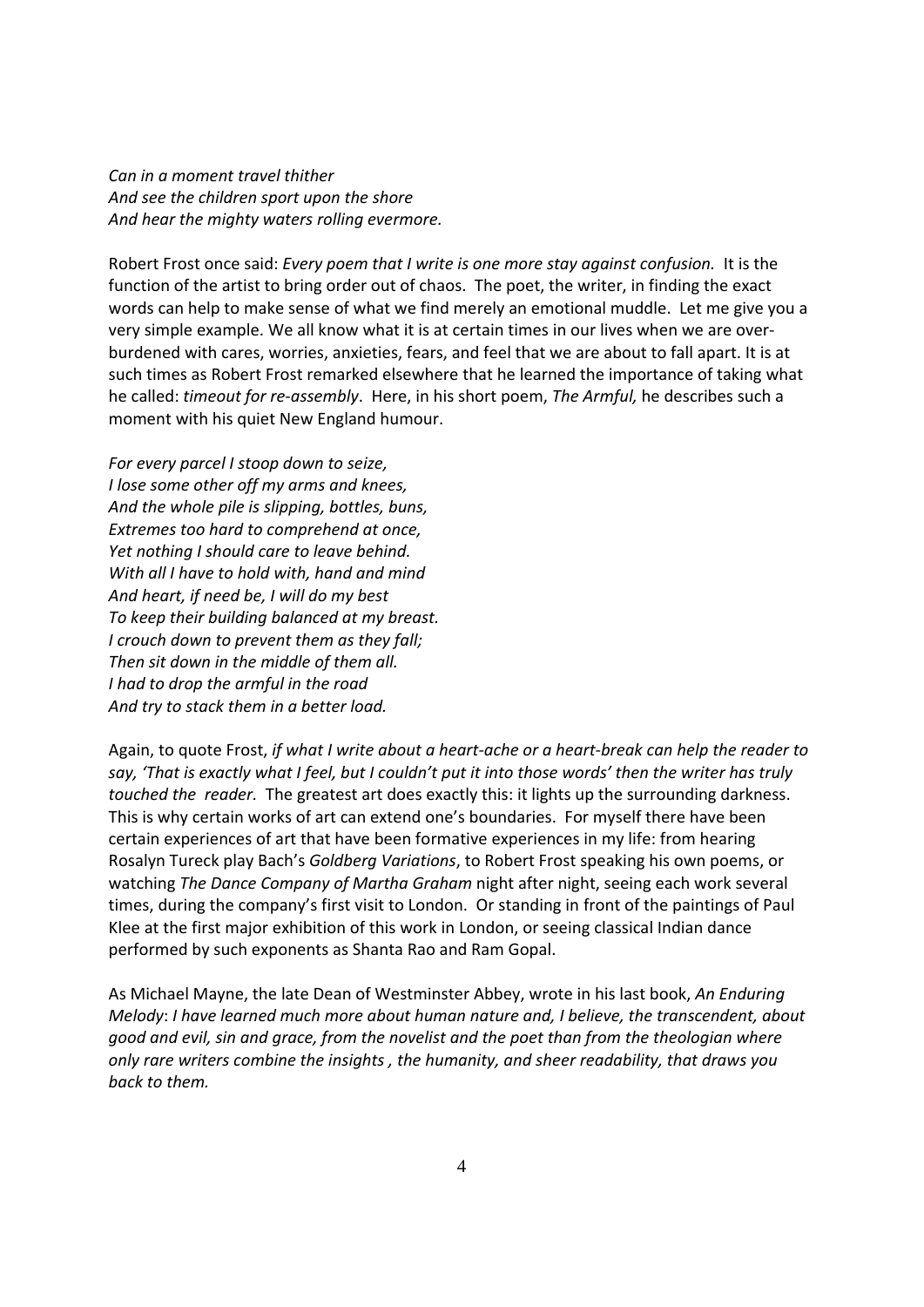All true art reflects a movement of the heart. Beethoven wrote at the head of his score for the *String Quartet No 16 in F Major*: *From the heart it must go to the heart.* 

During the Second World War, thousands of people, including service men in their uniforms, would pack into the lunchtime concerts in the National Gallery in London to hear artists such as Dame Myra Hess. Sir Kenneth Clark, the creator of the famous TV series, *Civilisation*, describing listening to Myra Hess play Bach's *Jesu, Joy of Man's Desiring*, wrote: *It was an assurance that all our sufferings were not in vain. I think the whole audience felt this for I have never known people listen so earnestly nor applaud with such pent-up emotion and gratitude.* 

The performer, Joyce Grenfell, who used to help out in the canteen at these concerts, also wrote, *The more I hear music the more I know it is nearest to Spirit, to the essence of all things, of all the arts, the evidence of things not seen or heard, of that unchanging limitless life of spiritual being that no war or misery or uncertainty or fear can ever touch.* 

Daniel Barenboim, in his Reith Lectures, corroborates this: *Music, of all the arts,* he says, *has a direct line to our emotions. Music is the most powerful of all the arts because it speaks to all parts of a human being: the animal, the emotional, the intellectual, and the spiritual.* As the contemporary composer John Rutter also says, *Music heals and brings people together. Music is not therapy or religion per se, but it has qualities which allow it to heal and contribute to our spiritual life.* And this is true of all the arts.

But I want now to pause and ask another question. How does our love of art, yours and mine, affect our attitude to other human beings? I have been reading Frederic Spotts' book, *Hitler and the Power of Aesthetics*, about Hitler's dream to create a German culture state where the arts would be supreme and where he could construct his buildings, hold art exhibitions, stage operas, encourage artists and promote the music, painting and sculpture that he loved. He saw culture as the supreme value in itself. Yet, as George Steiner has observed, we know of those in the bureaucracy of the torturers and of the ovens who cultivated a knowledge of Goethe, and a love of Rilke. Why, asks Steiner, should one labour to transmit culture if it did so little to stem the inhuman? After the Holocaust we can no longer take it for granted that the humanities humanise!

Listening to music, going to the theatre, looking at paintings and sculpture, reading poetry and novels, are meaningful activities only if – as Daniel Barenboim observed – they really penetrate one's innermost being, and not when art is simply something to hear or look at, without its having any effect on one as a human being. *If*, says Barenboim, *you only listen to music mechanically, or with the intellect, and don't let it touch you – then I have a problem with you.* 

At its best therefore art, no less than religion, is about the need to search for the reality behind everyday life when *our souls have sight of that immortal sea which brought us hither*. In art, as in life, we have to learn how to look and look again, to look long and deep. We have to learn how to listen with the intensity of a thrush, its head cocked to the ground, listening. When Ruskin set up his Working Men's College in London, he urged his students to learn how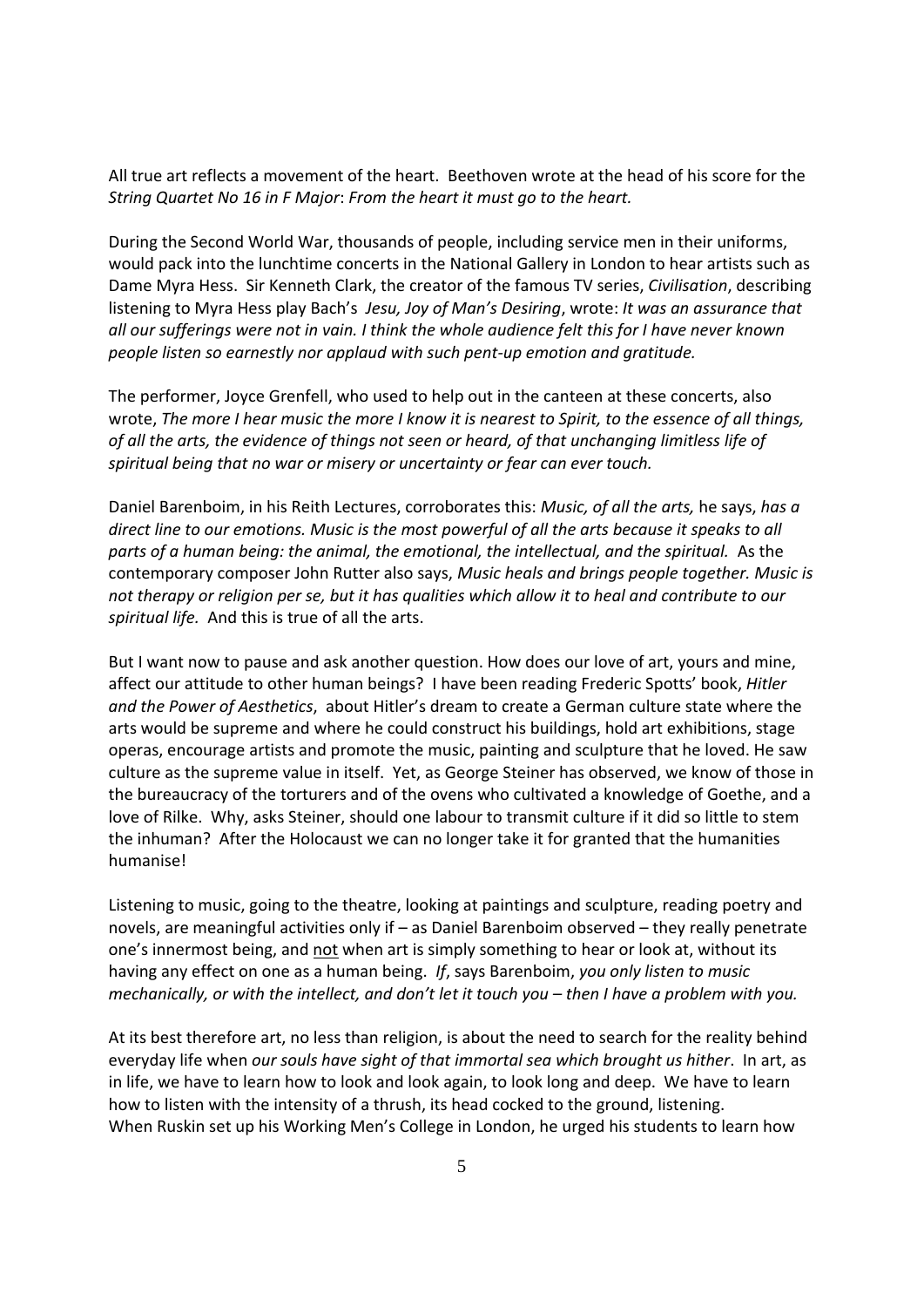to draw so that they might come to see each thing in its *is-ness*, to perceive the very essence of things. How rarely do we pause to gaze at Nature's own art, at a flower, a tree, an animal, even a blade of grass. As Eckhart Tolle writes, *The plant that you have in your home- have you ever truly looked at it? Have you allowed that familiar yet mysterious being called plant to teach you its secrets? Have you noticed that it is surrounded by a field of stillness? The moment you become aware of a plant's emanation of stillness and peace that plant becomes your teacher. See how it rests in Being. It is itself.* 

Ultimately art is something over and above academism. The mind alone cannot comprehend art. You cannot lecture anyone into an appreciation of art any more than you can talk anyone into being in love. You can talk them into the ground, and many students are flattened in the process. All you can say is, *This is what Bach does for me. Try it for yourself.* It is the way someone lights up when they speak of the music of Mozart, the paintings of Paul Klee or Margaret Neve, the poetry of Mary Oliver or Emily Dickinson, that you sense something of what it has meant for them. In the end it is a matter of sharing one's life experiences and, in the process, something may be sparked off in the process, and they make their own discoveries. As Herman Hesse wrote, *Only the ideas that we actually live are of any value.* 

Of course we cannot comprehend all the works of art in the world, all the books, all the paintings, all the music. We can only respond to those that speak directly to us. And in the same way that we have to work at our human relationships so, too, we have to work at our relationship with a work of art. In wandering around an art gallery, for example, we have mainly to be guided by instinct. That instinct may cause us to stand before a painting by Paul Klee. Has the painting chosen us or we it? We gaze at it. What was Klee trying to express? After looking at the painting for a while we may still get nothing from it and we may give up, or we may come back another day and try again. If we do it is because we begin to sense there is something there. We may read about Paul Klee in an attempt to understand what he was trying to do. In a sense we are already hooked. We learn that Paul Klee was convinced true painting could only be a presentation of feelings. *The true artists,* he wrote, *those with a vocation, are the ones who strive to approach the secret depths.* Intellectually we begin to understand what he was about. We continue to stand silently before the enigma of one of those richly coloured sheets of paper with their fine calligraphy. And then one day something happens! A door opens and we step into another world. It is a door into our own world, into the space within each one of us. At that moment the vision and the experience of Paul Klee become our vision and our experience.

Experience must always precede understanding. I recall sitting with Barbara Hepworth on a winter's afternoon in St.Ives, and listening to her describing how she always knew whether or not visitors had experienced her work, as they went round the garden, by the way they would touch or caress her carvings, or the way they would look shyly at her. *They might not be able to go home and write an intellectual analysis for The Times,* she said, *but you know that the works have touched them in a very deep part of themselves.*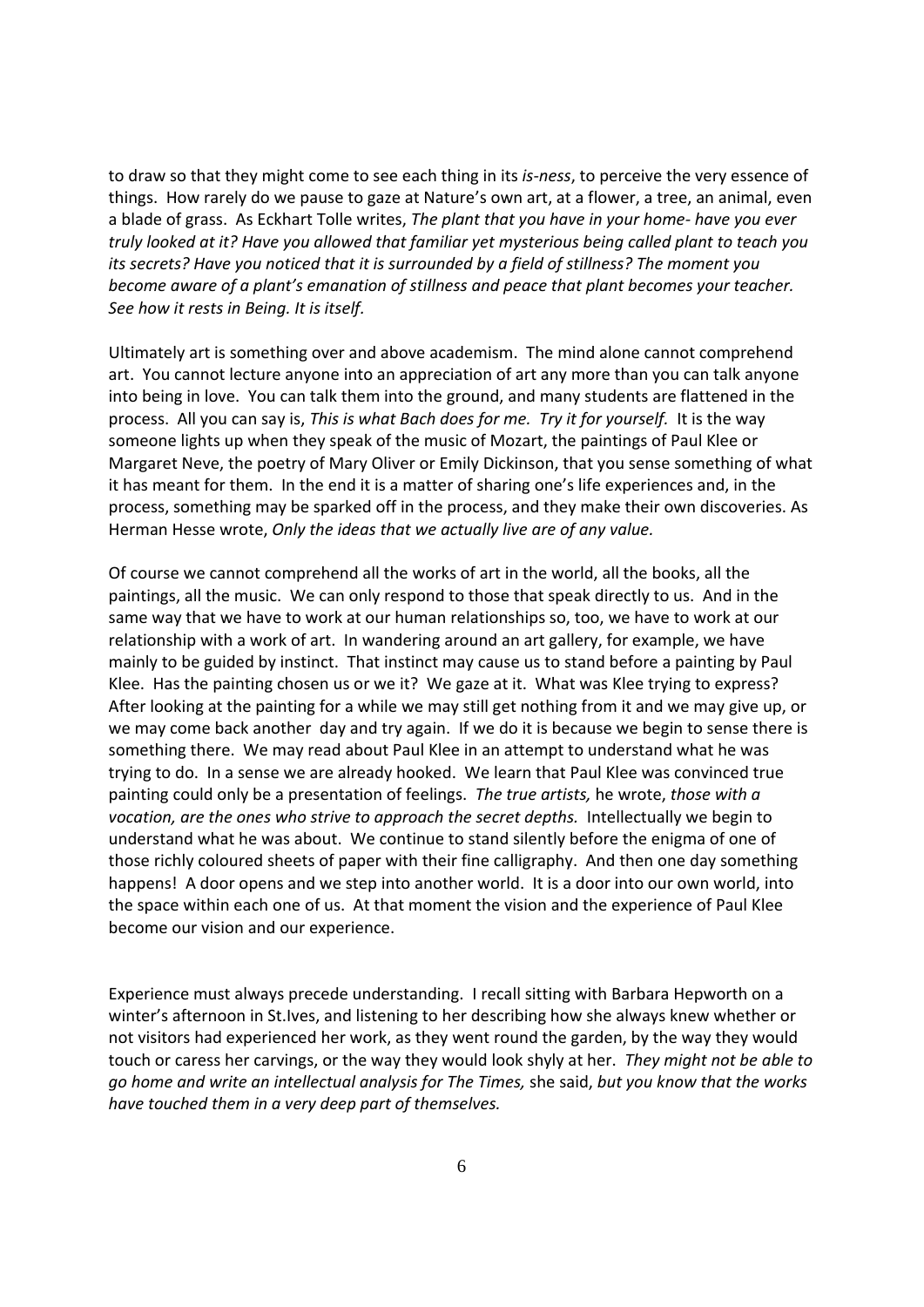Robert Frost, who was also one of the most inspirational teachers of literature at Amherst College, used to say that all he might have to go on to assess a boy's awareness and understanding of poetry would be perhaps one remark thrown out during the course of the year, to tell him how close that boy had come to understanding. Like the boy I once met with a group of youngsters in a village in Dorset. I had been giving a recital of poetry but they had all been too shy to come, but had arranged to meet with me afterwards in the village pub. This boy picked up a slim volume of poetry from the pile I was carrying, turned the pages, alighted on one poem, read it silently and then, looking up, quietly remarked, *That's good!* It is called *Evans* and is by R.S.Thomas.

In trying to understand the purpose and the function of art, I find myself asking another question: How does art affect the majority of people? Is it anything more than a luxury for a privileged few? Many people are put off by the very word *art.* For many it suggests the highbrow, something for those who have had a specialist education. There are many who will never enter a concert hall, a theatre, or art gallery, because they feel threatened. Rather than the word *art*, therefore, I would prefer to focus on the word *creativity* for that is something that is innate in each one of us. And what is urgently needed today is to restore to people an awareness of their own creativity. Today people need to learn how to give form to their most urgent feelings that they may the better understand themselves and others. It is by the exercise of our imaginations that we are able to put ourselves in other people's shoes, to empathise with them. As the novelist Ian McEwan, recently observed, *Imagining what it is like to be someone else is at the core of our humanity. It is the essence of humanity and the beginning of morality.* 

Our task must be to enable people to enable people to exercise their own creativity, through gesture, through movement, through colour, rhythm, sound, words and music; in their living, in their loving, in the creation of a home, a garden, or a relationship; for we are all capable in some measure of being artists. We are all capable of love. In art, as in love, we give of ourselves. There are some homes, some relationships, you walk into them, and you are conscious at once of something created with the discipline of love.

In her novel, *The Rector's Wife*, Joanna Trollope observes how *so many people lack the capacity to live life richly at any level.* Similarly Emily Dickinson in a letter to a friend, writing of what she calls *the quiet desperation of ordinary lives*, comments, *So few that live have life. How do most people live without thoughts.*' What we need to realise is that the vast majority of people die without realising a fraction of their powers. Born millionaires, they die in poverty.

Up in the Barn Centre at Bleddfa, in the reception area, are some words by the Spanish poet, Federico Garcia Lorca, painted on wood by the calligrapher, John Hencher. These are the words:

*The poem, the song, the picture, Is only water Drawn from the well of the people And it should be given back to them in a cup of beauty*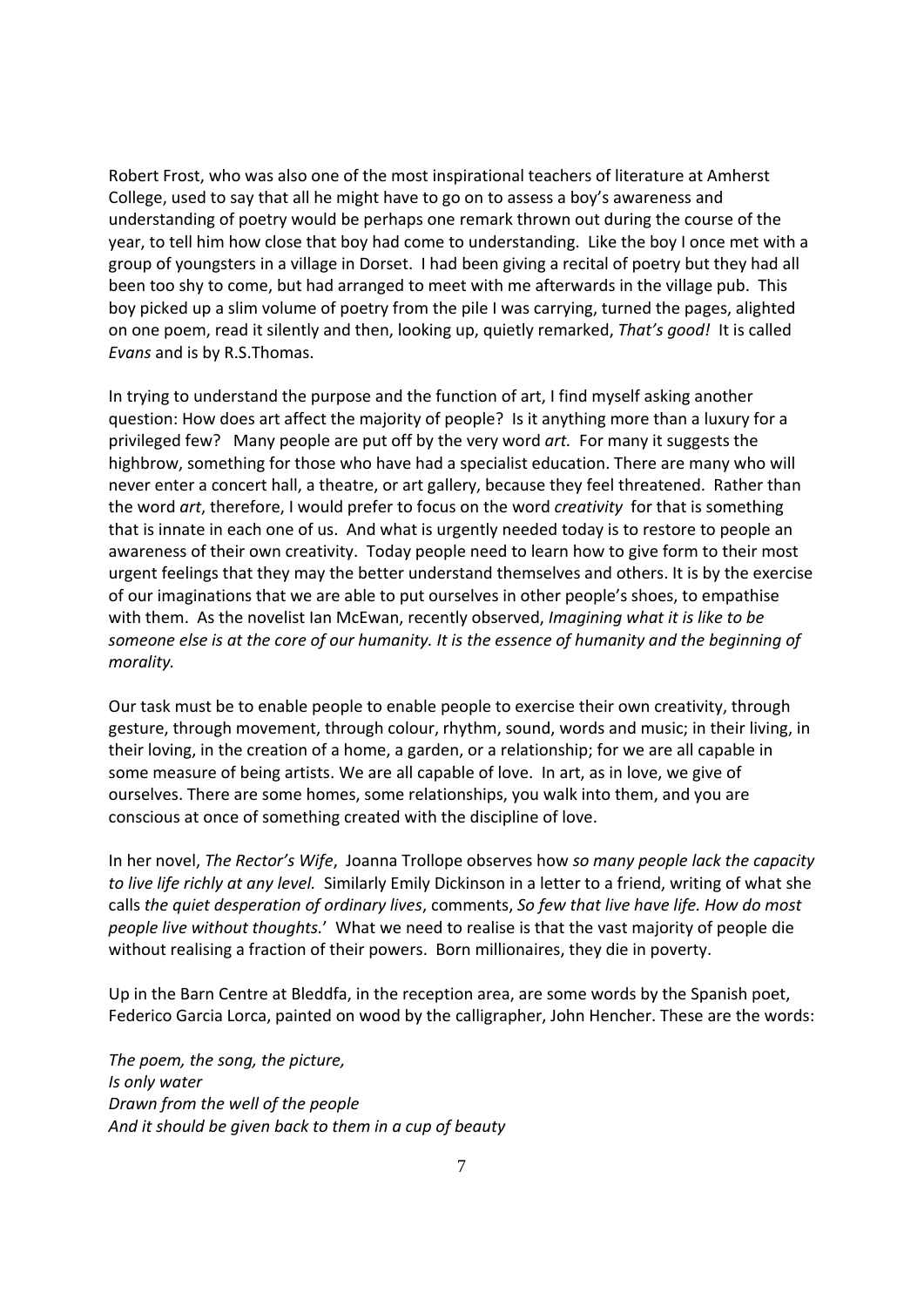*So that they may drink And in drinking Understand themselves.* 

Those words sum up what for me the *Bleddfa Centre for the Creative Spirit* represents. True creativity is closely linked with the inner, spiritual life of each one of us. It is, as our patron, Rowan Williams has observed, *by encouraging creative expression in everyone, we help them to become fully human.* To become fully human. It is when we encourage people to use their own creativity that we often get the greatest surprises. I think often of some words written by one of my American students when I was teaching in Colorado. Each had been invited to write a prayer to a known or unknown god. This is what Dickson Musslewhite wrote. He was not an artist or a poet but in these words he gave form to his deepest aspirations:

*With the unsecuring sea stretching Before me To mystery I make my pledge: To search, To swim, To dive as deep as I can.* 

*With the unsecuring sea stretching Before me To mystery I give my thanks. For you I am thankful With you I am Without you I am not.* 

For those who, like Dickson, have the courage to make a commitment to the mystery of life and death, who are prepared to search, to dive as deep as they can, they are the ones who will always find the sunken treasure deep within themselves. Like Walt Whitman, they will be able to say, *Now in a moment I know what I am for, and a thousand songs spring to life within my breast.* 

Anna Halprin in America, has devoted most of her life to helping communities and individuals develop their own rituals for various life situations. When I last saw her, she said to me, *Art is an enduring process for it touches on the spiritual dimension in a way that no other human activity does. In art you are able to give expression to it; you receive back a vision which is a map by which you can set other goals.* 

The purpose and the function of art, at its deepest level, is, I would suggest, to enable us to cross our own frontiers, exceed our own limitations, fill our own emptiness and, above all, fulfil ourselves as human beings.